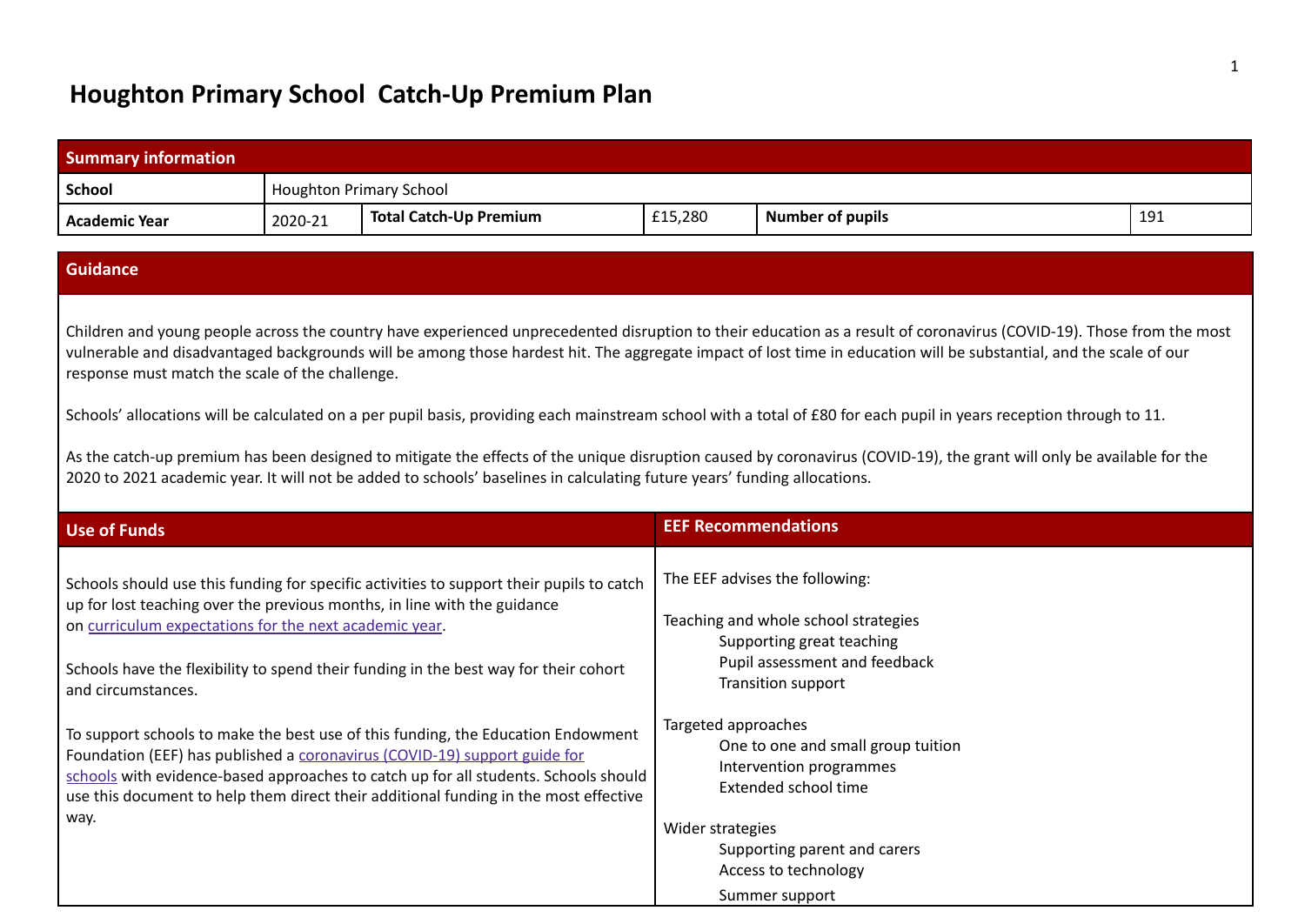| <b>Identified impact of lockdown</b>             |                                                                                                                                                                                                                                                                                                                                                                                                                                                                                                                                                                                                                                                                                                                                                                                                                                                                                                                                                                                                                                                                                                              |                                                                                                                                                                                                                                                                                                                                                                                                                                                    |  |  |
|--------------------------------------------------|--------------------------------------------------------------------------------------------------------------------------------------------------------------------------------------------------------------------------------------------------------------------------------------------------------------------------------------------------------------------------------------------------------------------------------------------------------------------------------------------------------------------------------------------------------------------------------------------------------------------------------------------------------------------------------------------------------------------------------------------------------------------------------------------------------------------------------------------------------------------------------------------------------------------------------------------------------------------------------------------------------------------------------------------------------------------------------------------------------------|----------------------------------------------------------------------------------------------------------------------------------------------------------------------------------------------------------------------------------------------------------------------------------------------------------------------------------------------------------------------------------------------------------------------------------------------------|--|--|
|                                                  | Summary of findings across school when teachers compared where the year group<br>would 'normally' be within the first half of the Autumn term:                                                                                                                                                                                                                                                                                                                                                                                                                                                                                                                                                                                                                                                                                                                                                                                                                                                                                                                                                               | <b>Agreed focus for 'catch-up':</b>                                                                                                                                                                                                                                                                                                                                                                                                                |  |  |
| Attitude to/<br><b>Behaviour</b><br>for learning | In the first half of the autumn term children across the school:<br>Lacked independence. They sought more adult attention, reassurance and instruction. Their<br>confidence in 'having a go' was diminished. Children's resilience appeared weak. They had<br>less stamina across the curriculum and their ability to concentrate for any significant amount<br>of time was diminished. When learning together with others many children found it difficult<br>to work with others in group situations. Many children were finding it difficult to respond to<br>feedback - not used to this as their home learning had been generally accepted by parents<br>during lockdown. Children's proof-reading/self-editing skills are weaker - many just want to<br>get the task done and not return to it. Children's listening skills were not as good as usual.<br>Many children were calling out as used to working one to one with parents and not having to<br>listen to others or take turns. Some children appear to be very hard on themselves and don't<br>want to take any risks for fear of 'failing'. | Give time to getting to know children as individuals (new<br>classes/teachers/TAs).<br>Give time to re-establishing high and firm expectations for Behaviour for<br>Learning, taking pride in work, working hard, listening etc.<br>For the few children who continue to struggle - specific and targeted<br>$\bullet$<br>support from Inclusion Worker as necessary.                                                                              |  |  |
| <b>Maths</b>                                     | Each of the topics covered so far have needed more time than usual to ensure understanding.<br>Topics which were missed being taught during lockdown therefore gaps in knowledge.<br>Basic knowledge and skills need practicing.<br>Reasoning is weak. Children giving up when faced with problem solving.                                                                                                                                                                                                                                                                                                                                                                                                                                                                                                                                                                                                                                                                                                                                                                                                   | Improve summative assessment in order to better identify specific gaps in<br>learning<br>Ensure analysis of summative assessments and subsequent planning<br>$\bullet$<br>reflects analysis<br>Continue with Quality First Teaching and the mastery approach<br>Ensure Mathletics and White Rose home learning is targeted<br>Further training for Teaching Assistants to better support children with<br>specific gaps in knowledge/understanding |  |  |
| <b>Writing</b>                                   | Handwriting skills have really diminished (holding pencil correctly, letter formation, joining,<br>presentation, taking pride in work). Punctuation and spelling is much weaker. Stamina for<br>writing extended pieces is really low.<br>Low expectations for writing during lockdown (parents accepting anything written) has had a<br>real impact.                                                                                                                                                                                                                                                                                                                                                                                                                                                                                                                                                                                                                                                                                                                                                        | A renewed approach to Big Write<br>Whole staff training to support this renewed approach<br>-<br>Spelling Shed programme to support and improve spelling<br>Improve summative assessment of SPaG knowledge and skills in order to<br>better identify specific gaps in learning<br>Ensure analysis of summative assessments and subsequent planning<br>reflects analysis                                                                            |  |  |
| <b>Reading</b>                                   | Whilst the vast majority of children read over the time they were off school and are generally<br>achieving well, their higher order skills are weaker e.g. comprehension, skimming, scanning,<br>using context to support reading. Youngest children who hadn't grasped letter<br>sounds/phonics are struggling.                                                                                                                                                                                                                                                                                                                                                                                                                                                                                                                                                                                                                                                                                                                                                                                            | Improve summative assessment of reading in order to better identify<br>specific gaps in learning.<br>Ensure analysis of summative assessments and subsequent planning<br>reflects analysis<br>School AR library has been divided into class bubbles - reducing range and<br>availability of books overall. We need to get more stock of high quality<br>books.<br>Training and resources for higher order reading skills development<br>$\bullet$  |  |  |
| Non-core                                         | Some loss of fitness/stamina in physical activity.<br>Science vocabulary/subject knowledge is weaker.<br>Non-core subject areas were hit by term out of school.                                                                                                                                                                                                                                                                                                                                                                                                                                                                                                                                                                                                                                                                                                                                                                                                                                                                                                                                              | Physical activity planned in every day<br>Ensure 'missed' Science curriculum (summer term) is taught in addition to<br>this year's curriculum. Science week/fortnight.                                                                                                                                                                                                                                                                             |  |  |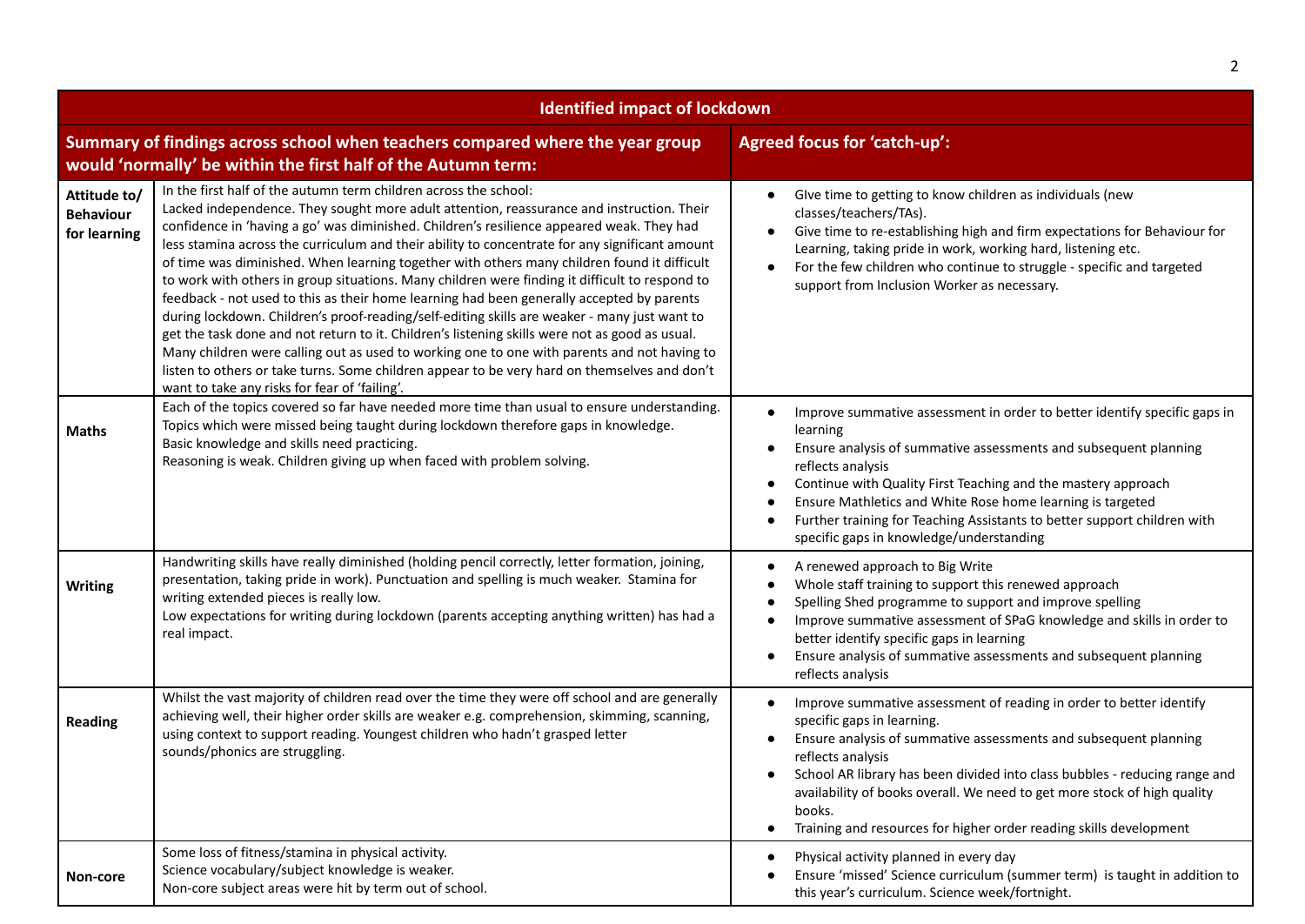PSHE is absolutely necessary to support relationships within the bubble. <br>
• Teachers to review non-core curriculum development in light of missed learning.

|                                                                                                                                                                                                                                                                                                                                              | Planned expenditure - The headings below are grouped into the categories outlined in the Education Endowment Foundation's coronavirus support guide for schools)                                                                                                                                                                    |                                                                                                                                                                                                                       |                   |                                                               |  |
|----------------------------------------------------------------------------------------------------------------------------------------------------------------------------------------------------------------------------------------------------------------------------------------------------------------------------------------------|-------------------------------------------------------------------------------------------------------------------------------------------------------------------------------------------------------------------------------------------------------------------------------------------------------------------------------------|-----------------------------------------------------------------------------------------------------------------------------------------------------------------------------------------------------------------------|-------------------|---------------------------------------------------------------|--|
| i. Teaching and whole-school strategies                                                                                                                                                                                                                                                                                                      |                                                                                                                                                                                                                                                                                                                                     |                                                                                                                                                                                                                       |                   |                                                               |  |
| <b>Desired outcome</b>                                                                                                                                                                                                                                                                                                                       | Chosen approach and anticipated cost                                                                                                                                                                                                                                                                                                | Impact (once reviewed)                                                                                                                                                                                                | <b>Staff lead</b> | <b>Review</b><br>date?                                        |  |
| Supporting great teaching:<br>Teachers will;<br>Use of technologies to support home learning and<br>$\bullet$<br>remote learning<br>Address gaps in knowledge, understanding and<br>$\bullet$<br>skills though assessment and planning within a<br>whole school reviewed approach<br>Teachers will use assessment information effectively in | Professional development for, resourcing of and<br>implementation of Google Classroom which will include;<br>CPD for all teachers on use of Google Education<br>$\bullet$<br>Suite<br>£1,000<br>Professional development and purchasing of resources for<br>the development of teaching and assessing writing - BIG<br><b>WRITE</b> | Google Classroom implemented by<br>all teaching staff.<br>Online teaching in place for 3rd<br>Lockdown.<br>All home learning for KS1 and KS2<br>set on Google Classroom. Interaction<br>between teachers, parents and | <b>SLT</b>        | End of<br>Spring and<br>Summer<br>terms 2021                  |  |
| their planning and subsequent teaching.<br>Teachers will develop their knowledge and skills in teaching<br>and assessing writing                                                                                                                                                                                                             | £1,000<br>Research and purchase high quality resources to support the<br>systematic teaching of higher order reading skills.                                                                                                                                                                                                        | children secured.<br>Big Write CPD booked for Autumn<br>2021 (Andrell Education staff had                                                                                                                             |                   |                                                               |  |
| Teachers will ensure the systematic teaching of higher<br>order reading skills, closing any identified gaps.                                                                                                                                                                                                                                 | £500<br>Appeal for books for class libraries via parent email and<br>Facebook. Organise sponsored Readathon in Spring term.                                                                                                                                                                                                         | been furloughed).<br>Increased number of books for class<br>and school libraries.                                                                                                                                     |                   |                                                               |  |
| Children will have access to high quality reading texts from<br>class libraries.                                                                                                                                                                                                                                                             | <b>Donated books</b><br><b>Sponsor money</b>                                                                                                                                                                                                                                                                                        | Science one of key curriculum focus<br>areas for the year. Assessments                                                                                                                                                |                   |                                                               |  |
| Curriculum in non-core subjects will be developed to<br>ensure;<br>Subject knowledge in Science not taught in<br>$\bullet$                                                                                                                                                                                                                   | Plan in additional science curriculum time/science fortnight<br><b>No additional costs</b>                                                                                                                                                                                                                                          | indicate that knowledge gap has<br>decreased as a result.                                                                                                                                                             |                   |                                                               |  |
| summer term 2020 is covered<br>Planning for non-core subjects is revised to ensure<br>$\bullet$<br>progression in knowledge and skills<br>(acknowledging the missed term)                                                                                                                                                                    | Release time to enable teachers to work together on<br>development of curriculum (10 sessions)<br>£1,500<br><b>Total: £4,000</b>                                                                                                                                                                                                    | New curriculum plan partially<br>completed (delayed by 3rd<br>Lockdown).                                                                                                                                              |                   |                                                               |  |
| Teaching assessment and feedback<br>Teachers will have a clear understanding of what gaps in<br>learning remain from the use of standardised summative<br>assessments and will use this information and knowledge<br>to support curriculum planning and subsequent assessment<br>for learning.                                               | Purchase NFER termly assessments for each year group in:<br>Reading, Mathematics, SPaG<br>£2,950<br>1.5 days per teacher per term to mark and analyse<br>summative assessments and use them to plan curriculum for<br>next term.<br>£550                                                                                            | NFER tests purchased and used in<br>March, May and July (following<br>Lockdown) enabling teachers to<br>identify impact of Lockdowns and<br>absence and to plan accordingly.                                          | <b>HT</b>         | End of<br>Autumn,<br>Spring and<br>Summer<br>terms<br>2020-21 |  |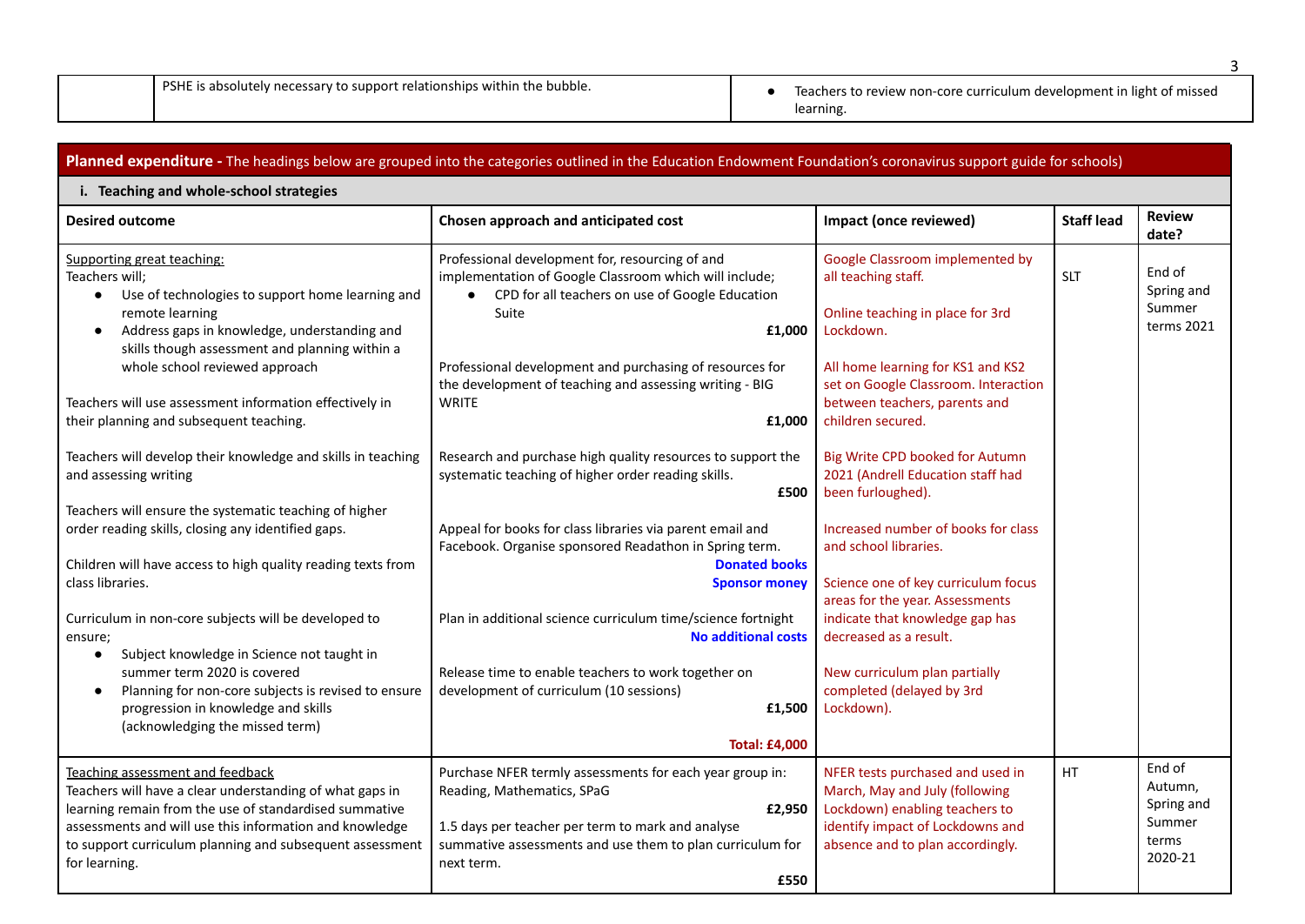|                                                                                                                                   | <b>Total: £3,500</b>                                                                                                                                                                                                         |                                                                                                                                                                                                                                        |  |
|-----------------------------------------------------------------------------------------------------------------------------------|------------------------------------------------------------------------------------------------------------------------------------------------------------------------------------------------------------------------------|----------------------------------------------------------------------------------------------------------------------------------------------------------------------------------------------------------------------------------------|--|
| Transition support<br>Children who join Houghton Primary School from different<br>settings will be supported in their transition. | Transition arrangements:<br>Zoom meeting with parents/remote tour of the<br>school<br>Liaison with previous school<br>Use of assessment materials to support planning for<br>new children (see above)<br>No additional costs | Virtual meetings occurred with new<br>parents in Autumn term and<br>subsequently as necessary.<br>NFER tests used when new children<br>joined the school mid-phase<br>enabling quick and targeted teaching<br>in accordance with need. |  |
| <b>Total budgeted cost</b>                                                                                                        |                                                                                                                                                                                                                              |                                                                                                                                                                                                                                        |  |

| <b>Targeted approaches</b><br>ii.                                                                                                                                                                                                                                                                                                                                                                                                                                                                                                               |                                                                                                                                                                                                                                                                                                                                                                                                                                                                                              |                                                                                                                                                                                                                                                          |                   |                                                                                                |  |
|-------------------------------------------------------------------------------------------------------------------------------------------------------------------------------------------------------------------------------------------------------------------------------------------------------------------------------------------------------------------------------------------------------------------------------------------------------------------------------------------------------------------------------------------------|----------------------------------------------------------------------------------------------------------------------------------------------------------------------------------------------------------------------------------------------------------------------------------------------------------------------------------------------------------------------------------------------------------------------------------------------------------------------------------------------|----------------------------------------------------------------------------------------------------------------------------------------------------------------------------------------------------------------------------------------------------------|-------------------|------------------------------------------------------------------------------------------------|--|
| <b>Desired outcome</b>                                                                                                                                                                                                                                                                                                                                                                                                                                                                                                                          | Chosen action/approach                                                                                                                                                                                                                                                                                                                                                                                                                                                                       | Impact (once reviewed)                                                                                                                                                                                                                                   | <b>Staff lead</b> | <b>Review</b><br>date?                                                                         |  |
| 1-to-1 and small group tuition<br>Children will continue to access 1 to 1 and small group<br>'tuition' in core areas and to support reading, writing and<br>maths across the curriculum in order to ensure that any<br>'gaps' in learning are addressed. Assessment for learning<br>and summative assessments will continue to inform the<br>targeted planning for this work.<br>Intervention programme<br>Children will continue to access interventions informed by<br>ongoing assessment for learning and summative<br>assessments as above. | The school already operates a highly successful<br>approach to 1-to-1 and small group work using<br>ongoing teacher assessment to inform 'support' which<br>is provided by very experienced Teaching Assistants.<br>This will continue, but we will invest in further<br>in-house training for TAs to support their knowledge<br>and understanding.<br>TA release time for training: £1,000<br>Teacher release time to train TAs: £500<br>Other training costs: £500<br><b>Total: £2,000</b> | 1-to-1 and small group provision<br>continued, but CPD for TAs<br>impacted upon due to Lockdown 3<br>and staffing issues in Summer term.<br>Funding used to support additional<br>TA hours to run interventions in<br>accordance with needs of children. | <b>SLT</b>        | End of<br>Spring and<br>Summer<br>terms<br>2021                                                |  |
| <b>Extended school time</b><br>We are not planning to extend school time currently.<br>Instead, home learning will be targeted according to specific<br>gaps in learning.                                                                                                                                                                                                                                                                                                                                                                       | Teachers will use ongoing assessment and summative<br>assessments to inform curriculum and home learning<br>planning. Home learning will be set using Google<br>Classroom and teachers will provide feedback to<br>children's learning online.<br><b>No additional costs</b>                                                                                                                                                                                                                 | Home learning via Google<br><b>Classroom implemented</b><br>successfully. Curriculum was target<br>and focused in accordance with<br>assessment outcomes.                                                                                                | <b>HT</b>         | Ongoing<br>monitoring<br>of home<br>learning.<br>Review<br>formally at<br>the end of<br>terms. |  |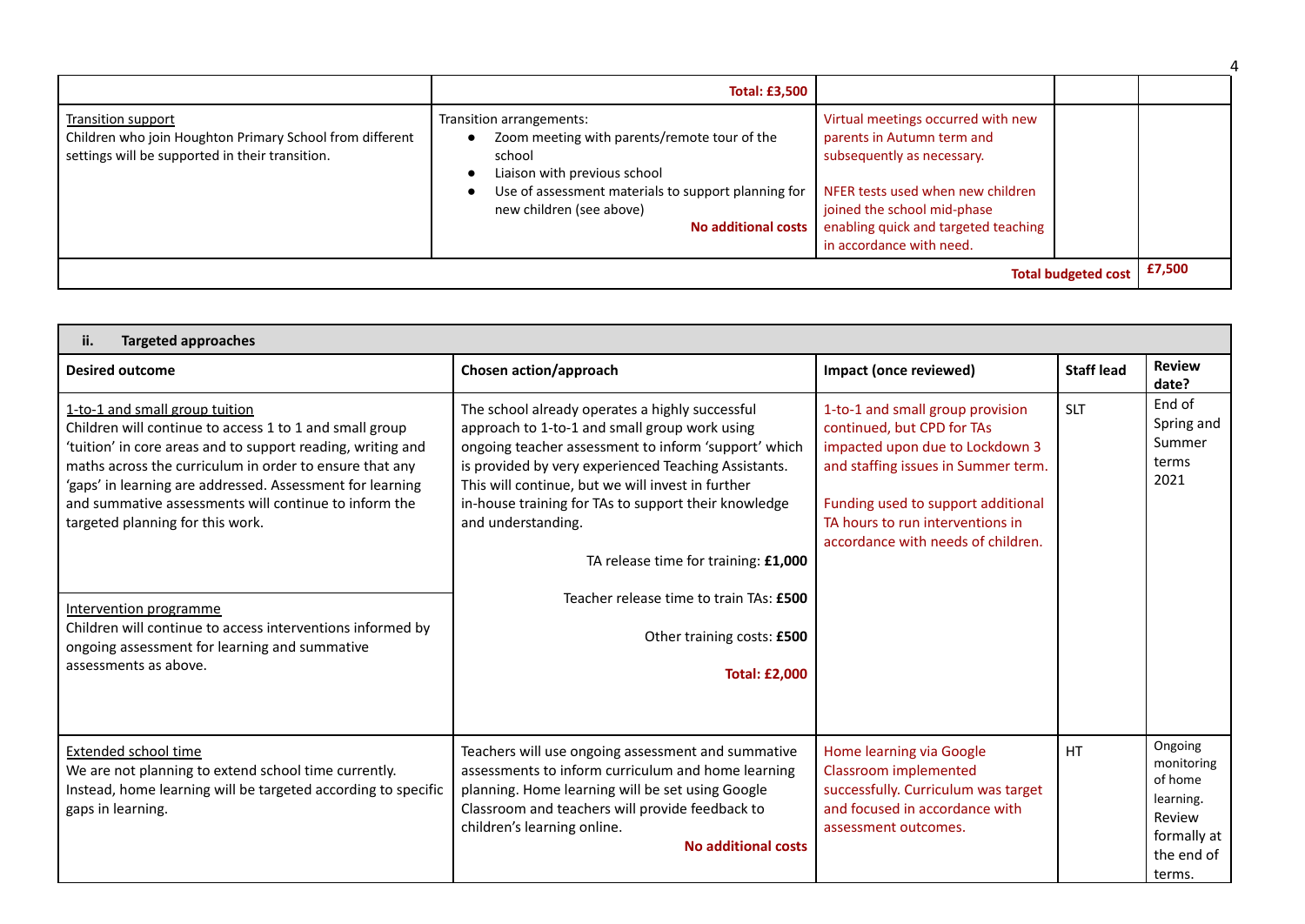## **Total budgeted cost £2,000**

| <b>Wider Strategies</b><br>iii.                                                                                                                                                                                                                                    |                                                                                                                                                                                                                                                                        |                                                                                                                                                                                                                            |                   |                                                               |
|--------------------------------------------------------------------------------------------------------------------------------------------------------------------------------------------------------------------------------------------------------------------|------------------------------------------------------------------------------------------------------------------------------------------------------------------------------------------------------------------------------------------------------------------------|----------------------------------------------------------------------------------------------------------------------------------------------------------------------------------------------------------------------------|-------------------|---------------------------------------------------------------|
| <b>Desired outcome</b>                                                                                                                                                                                                                                             | Chosen action/approach                                                                                                                                                                                                                                                 | Impact (once reviewed)                                                                                                                                                                                                     | <b>Staff lead</b> | <b>Review</b><br>date?                                        |
| Supporting parents and carers<br>Access to online learning and effective support of home<br>learning effectively by teachers interacting with them<br>online.<br>Parents/carers are surveyed and listened to in order to<br>better support their children's needs. | Access to technology for all families (see below).<br>Use of quality online learning resources for home<br>learning:<br>Mathletics (£1000)<br>$\bullet$<br>Spelling Shed (£150)<br>$\bullet$<br>Accelerated Reader (£2020)<br>Purple Mash (£810)                       | <b>Online learning resources</b><br>supported quality home learning<br>during Lockdown 3 as well as for<br>homework during rest of the school<br>year.<br>Teachers worked individually with<br>families who struggled with | HT                | End of<br>Autumn,<br>Spring and<br>Summer<br>terms<br>2020-21 |
| Access to emotional/well-being/mental health support as<br>necessary.                                                                                                                                                                                              | Tapestry (£100)<br>White Rose Maths (£100)<br>$\bullet$<br>All ready in place and paid for within usual curriculum<br>costs<br>£4,180                                                                                                                                  | technology. 100% engagement<br>during Lockdown 3 thanks to<br>quality of communication and<br>support.                                                                                                                     |                   |                                                               |
|                                                                                                                                                                                                                                                                    | Engaging with families via Google Classroom. Supporting<br>families who may struggle with technology.<br>No additional costs beyond those outlined in the<br><b>Access to Technology section below.</b>                                                                | <b>Used Google Forms ahead of</b><br>parents evenings to support<br>focused discussion. Parents<br>Evenings held virtually with high<br>engagement.                                                                        |                   |                                                               |
|                                                                                                                                                                                                                                                                    | Engaging with parents/carers in terms of asking for their<br>views/comments/ideas re: learning for their child. Using<br>Google Forms to survey ahead of parents evenings etc.<br><b>No additional costs</b><br>Inclusion Worker in contact with families for pastoral | <b>Inclusion Worker worked</b><br>throughout pandemic and<br>particularly Lockdowns to support<br>families in need. She<br>communicated with ALL families to<br>identify who needed                                        |                   |                                                               |
|                                                                                                                                                                                                                                                                    | support.<br>Staffing costs already in place. No additional costs.                                                                                                                                                                                                      | help/support/advice and planned<br>accordingly.                                                                                                                                                                            |                   |                                                               |
|                                                                                                                                                                                                                                                                    | Access to specific training for Inclusion Worker to be<br>able to provide support for families within this pandemic<br>£500<br><b>Total: £4,680</b>                                                                                                                    | There was no specific training<br>available for the Inclusion Worker,<br>but she engaged with the MSHT<br>team and accessed personalised<br>supervision.                                                                   |                   |                                                               |
| <u>Access to technology</u>                                                                                                                                                                                                                                        | Purchase of IT equipment to support teaching through<br>Google Education Suite                                                                                                                                                                                         | 50 PCs/laptops/tablets donated to<br>the school by local companies.<br>These were subsequently set up by                                                                                                                   | HT                | End of<br>Autumn,<br>Spring and                               |